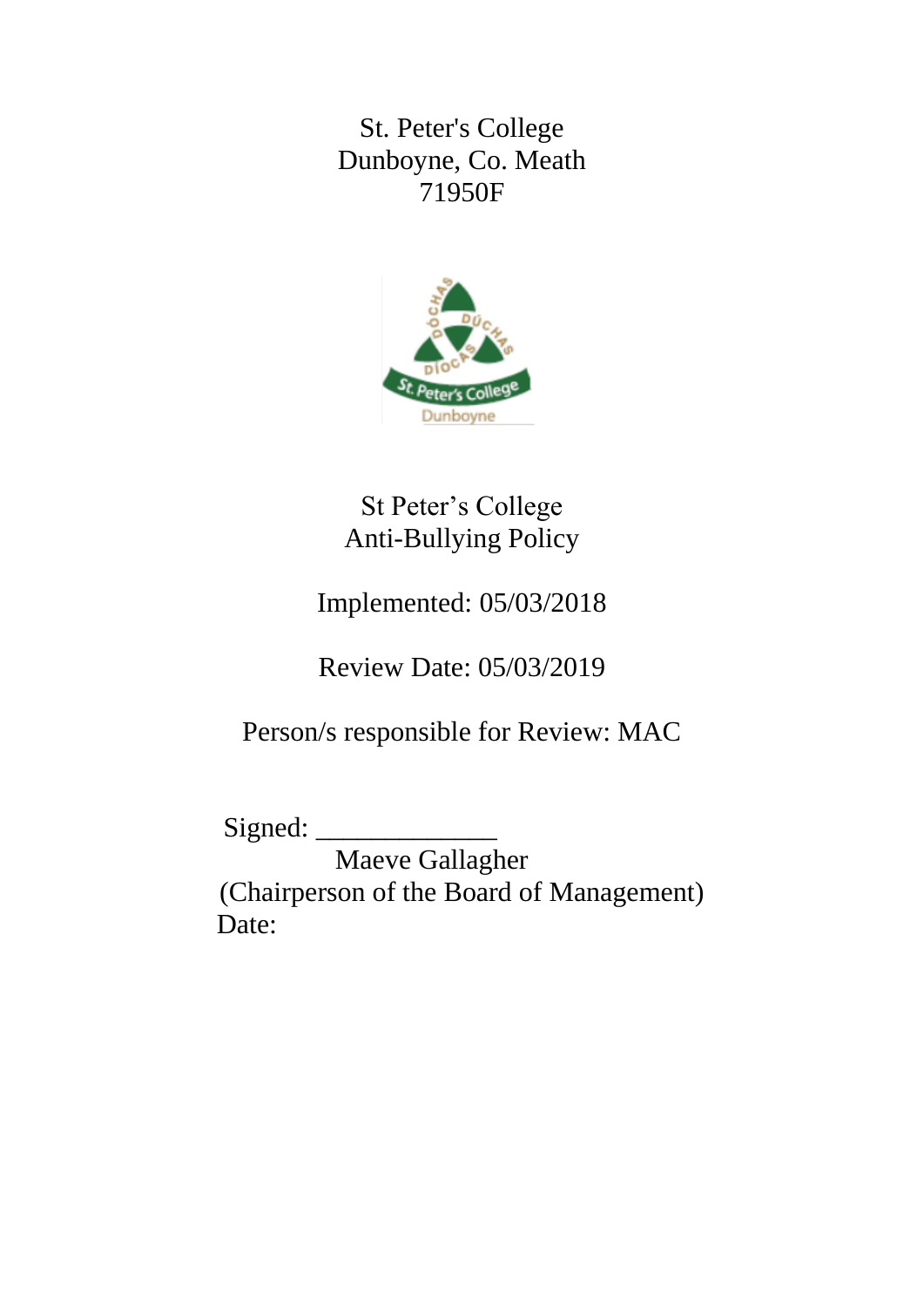## **Objective**

*"We aspire to fulfil the commitment to Anti-Bullying by fostering an atmosphere of respect, understanding and encouragement between all who teach, work and learn in St. Peter's College, so that the development and contribution of every individual can be acknowledged, and all can work together to benefit personal growth and the common good."*

### **STATEMENT ON BULLYING:**

• Every person in the school is entitled to respect and to be free of any type of bullying.

• The school will work proactively, as far as it can, to ensure that bullying does not take place.

#### • **Reporting incidents of bullying is responsible behaviour**.

- A record will be kept of all reported incidents of bullying.
- The matter will be dealt with seriously.
- The school has a programme of support for both the bully and the bullied.
- Appropriate action will be taken to ensure that bullying does not continue.

**1.** In accordance with the requirements of the Education (Welfare) Act 2000 and the code of behaviour guidelines issued by the NEWB, the Board of Management of St Peter's College, Dunboyne has adopted the following anti-bullying policy within the framework of the school's overall code of behaviour. This policy fully complies with the requirements of the Anti-Bullying Procedures for Primary and Post-Primary Schools which were published in September 2013.

**2.** The Board of Management recognises the very serious nature of bullying and the negative impact that it can have on the lives of pupils and is therefore fully committed to the following key principles of best practice in preventing and tackling bullying behaviour:

- A positive school culture and climate which-
	- $\checkmark$  is welcoming of difference and diversity and is based on inclusivity;
	- $\checkmark$  encourages pupils to disclose and discuss incidents of bullying behaviour in a nonthreatening environment; and
	- $\checkmark$  promotes respectful relationships across the school community;
- Effective leadership;
- A school-wide approach;
- A shared understanding of what bullying is and its impact;
- Implementation of education and prevention strategies (including awareness raising measures) that-
	- $\checkmark$  build empathy, respect and resilience in pupils; and
	- $\checkmark$  explicitly address the issues of cyber-bullying and identity-based bullying including in particular, homophobic and transphobic bullying.
- Effective supervision and monitoring of pupils;
- Supports for staff:
- Consistent recording, investigation and follow up of bullying behaviour (including use of established intervention strategies); and
- On-going evaluation of the effectiveness of the anti-bullying policy.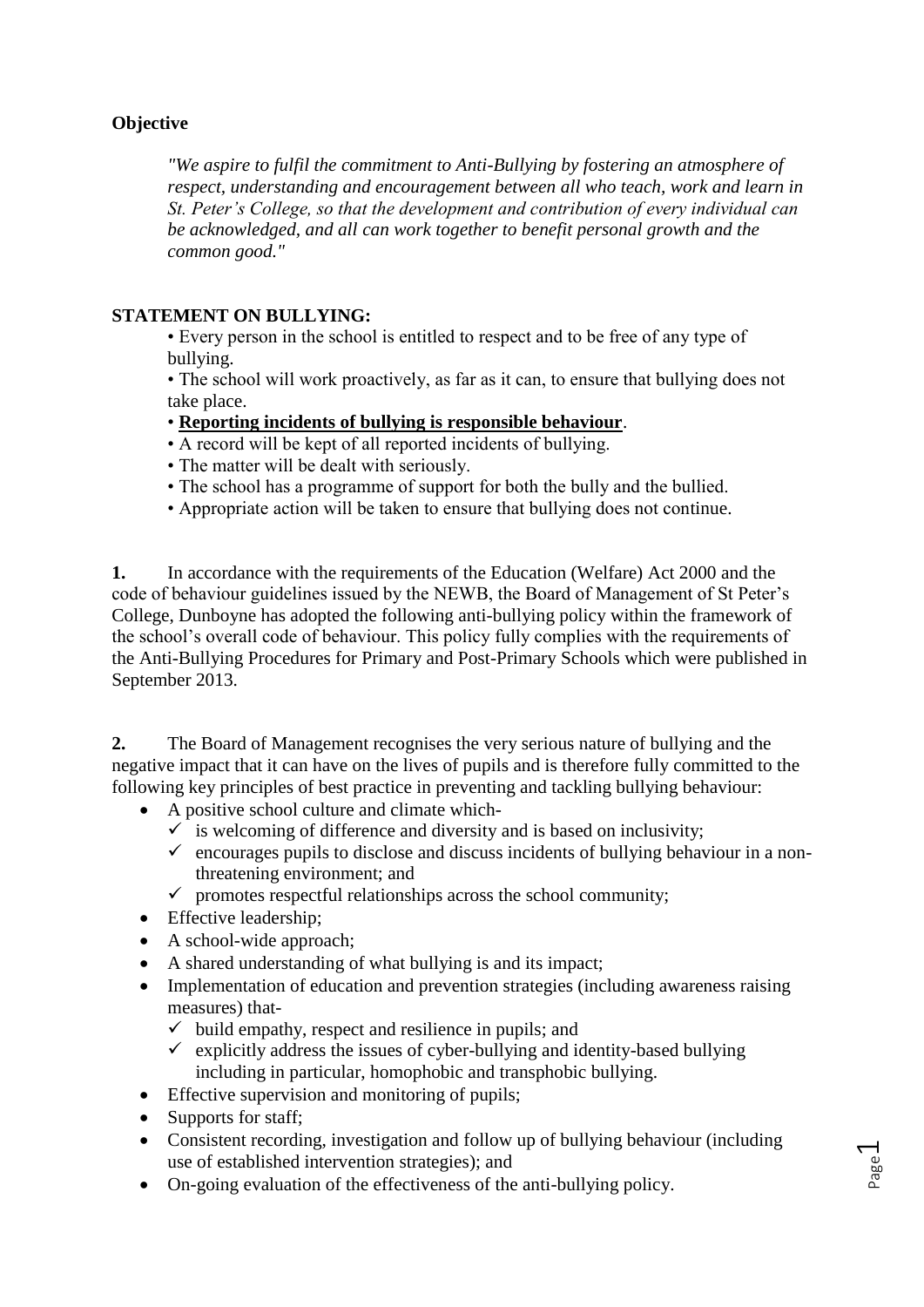**3.** In accordance with the Anti-Bullying Procedures for Primary and Post-Primary Schools bullying is defined as follows:

*Bullying is unwanted negative behaviour, verbal, psychological or physical conducted, by an individual or group against another person (or persons) and which is repeated over time.*

The following types of bullying behaviour are included in the definition of bullying:

- deliberate exclusion, malicious gossip and other forms of relational bullying,
- cyber-bullying and
- identity-based bullying such as homophobic bullying, racist bullying, bullying based on a person's membership of the Traveller community and bullying of those with disabilities or special educational needs.

Isolated or once-off incidents of intentional negative behaviour, including a once-off offensive or hurtful text message or other private messaging, do not fall within the definition of bullying and should be dealt with, as appropriate, in accordance with the school's code of behaviour.

However, in the context of this policy, placing a once-off offensive or hurtful public message, image or statement on a social network site or other public forum where that message, image or statement can be viewed and/or repeated by other people will be regarded as bullying behaviour.

Negative behaviour that does not meet this definition of bullying will be dealt with in accordance with the school's code of behaviour.

### TYPES OF BEHAVIOUR DEEMED TO BE INAPPROPRIATE:

• Humiliation; including name-calling and derogatory reference to academic ability, sexual orientation, etc.

- Intimidation; including aggressive use of body language.
- Verbal abuse, anonymous or otherwise.
- Written abuse, anonymous or otherwise.
- Physical abuse or threatened abuse.
- Aggressive or obscene language.

• Cyber Bullying which is the misuse of technology to intimidate or threaten another student. This can include sending or posting inappropriate or derogatory email messages, text messages, digital pictures or images or website postings/social networking sites

- Racist comments
- Victimisation; including very personal remarks.
- Exclusion and isolation.
- Unwarranted interference with personal possessions or locker.
- Threats, including demands for money.
- An attack by rumour, gossip, innuendo or ridicule on any individual's reputation.
- An attack by rumour, gossip, innuendo or ridicule on any family's reputation.
- This list is not exhaustive.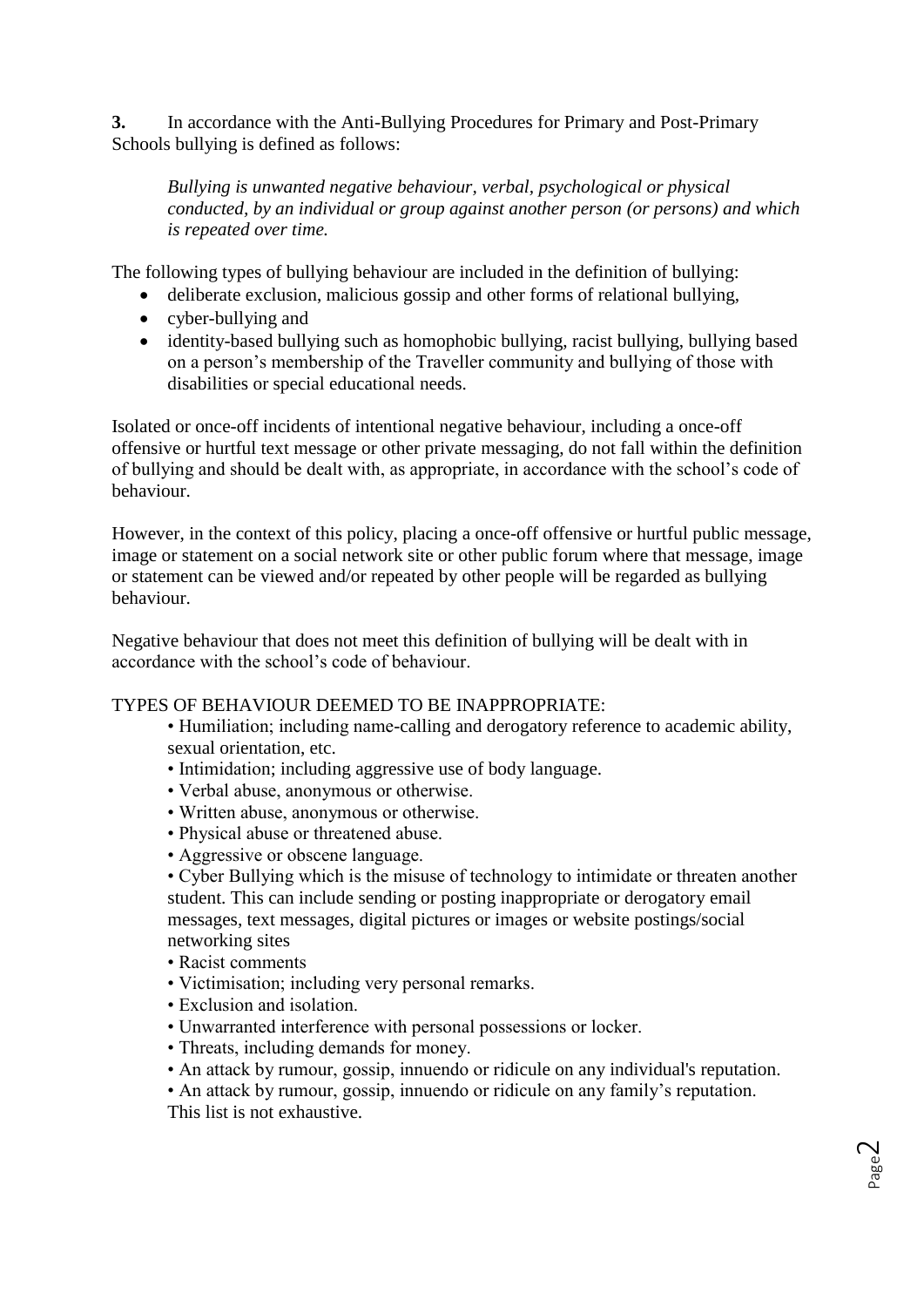Additional information on different types of bullying is set out in Appendix 1 of this policy and are taken from Section 2 of the Anti-Bullying Procedures for Primary and Post-Primary Schools.

THIS POLICY APPLIES:

- In class
- Between classes
- On the school premises
- While in school uniform
- On the way to and from school
- On any school based activity, school tours etc.
- To anything done in the school's name
- To any behaviour, in the view of the Principal, that adversely affects the school's reputation

**4.** The relevant teacher(s) for investigating and dealing with bullying is (are) as follows: (see Section 6.8 of the Anti-Bullying Procedures for Primary and Post-Primary Schools):

The Ceannaire for the students' year group will be the relevant teacher. The Ceannaire may liaise with the tutor teachers as required (interviewing/gathering written statements). The Ceannaire will be responsible for completing and storing the recording template and contacting parents with regard to breaches of the Anti-Bullying Policy. If the students involved in a bullying incident are from more than one year group, the Ceannaire of the victim of bullying will be regarded as the relevant teacher. If the Ceannaire is unavailable, the Junior or Senior Deputy Principal will be regarded as the relevant teacher.

**5.** The education and prevention strategies (including strategies specifically aimed at cyber- bullying and identity-based bullying including in particular, homophobic and transphobic bullying) that will be used by the school are as follows (see Section 6.5 of the Anti-Bullying Procedures for Primary and Post-Primary Schools):

| <b>Whole School</b> | <b>Currently</b>                                                                                                      |
|---------------------|-----------------------------------------------------------------------------------------------------------------------|
|                     | Friendship Week                                                                                                       |
|                     | <b>Resilience Week</b>                                                                                                |
|                     | 'Lockers' Resource (Explicit Images) – delivered by tutors/SPHE                                                       |
|                     | All year groups are facilitated through the SPHE (Social, Personal and                                                |
|                     | Health Education) programme which incorporates bullying information<br>and learning.                                  |
|                     | Extensive range of extra-curricular and co-curricular activities that                                                 |
|                     | give students further opportunity to develop their self-esteem and<br>resilience                                      |
|                     | Regular announcements to students at assembly outlining 'what to do'<br>if they witness bullying or are being bullied |
|                     | Anti-Bullying Charter in the school diary – Appendix 2                                                                |
|                     | Regular meetings of SEN team to report on any concerns wrt bullying                                                   |
|                     | Diversity Day celebrating different cultures                                                                          |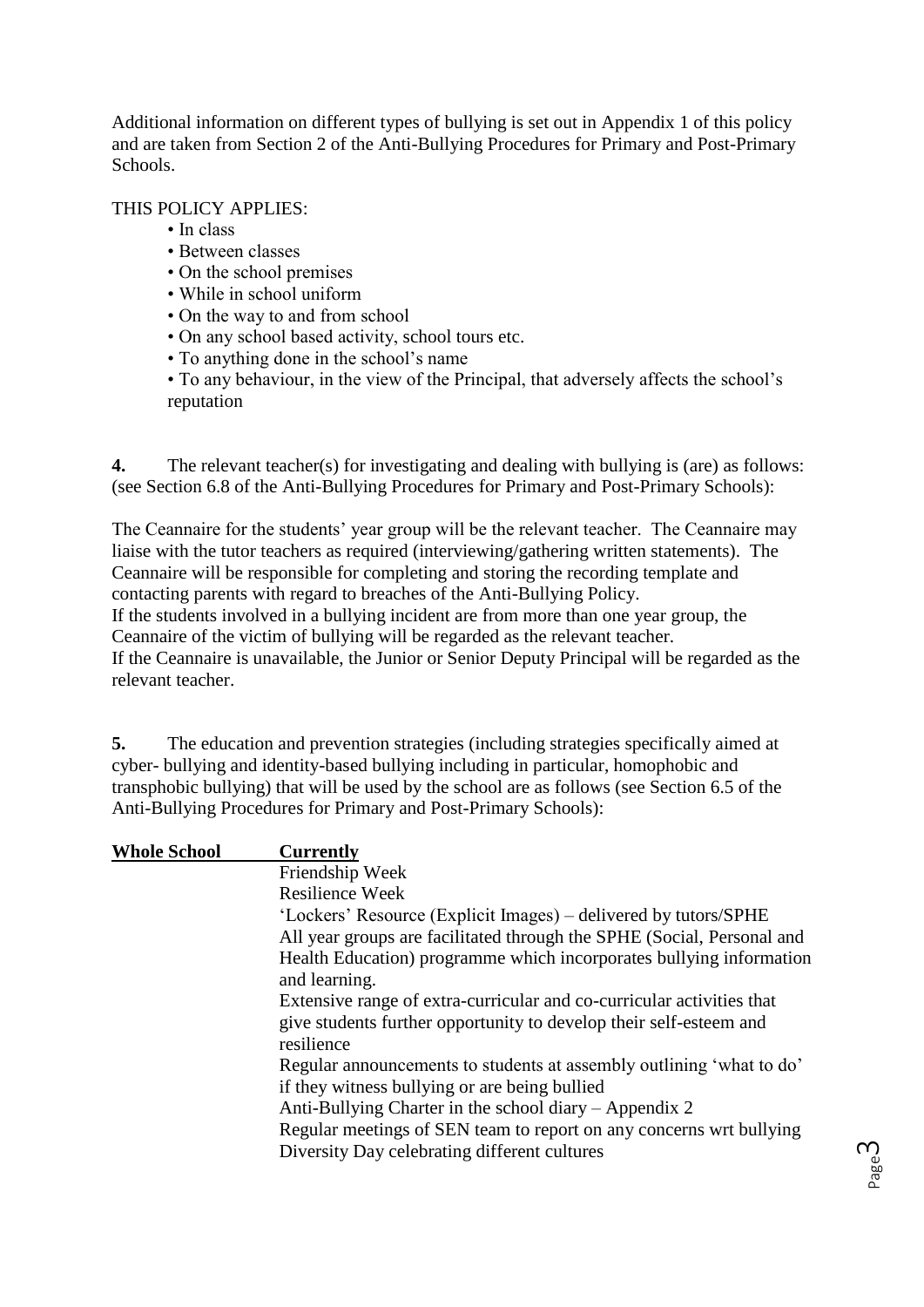|                        | New students, who join the school after September of 1st Year, are<br>allocated a mentor - ideally, this is another student from within the      |
|------------------------|--------------------------------------------------------------------------------------------------------------------------------------------------|
|                        | same year group.                                                                                                                                 |
|                        | Positive reinforcement of behaviour for the better good of the                                                                                   |
|                        | community is encouraged through the diary system.                                                                                                |
| <b>Whole School</b>    | <b>Envisaged</b>                                                                                                                                 |
|                        | <b>LGBT</b> Awareness (Speakers and Posters)                                                                                                     |
|                        | Tacklebullying.ie – delivered by tutors/SPHE                                                                                                     |
|                        | Anti-Bullying Policy in the school diary                                                                                                         |
|                        | School wide posters explaining bullying and 'what to do'                                                                                         |
|                        | Bullying Information sent to all parents with school reports                                                                                     |
|                        | Subject Departments specifically noting aspects of their subject that<br>fosters an attitude of respect for all/diversity/positive relationships |
|                        | AntiBullying awareness information at staff meetings                                                                                             |
|                        | AntiBullying information for support staff                                                                                                       |
|                        | Non-teaching staff such as secretaries, special needs assistants                                                                                 |
|                        | (SNAs), bus escorts, caretakers, cleaners must be encouraged to report                                                                           |
|                        | any incidents of bullying behaviour witnessed by them, or mentioned to                                                                           |
|                        | them, to the relevant teacher                                                                                                                    |
|                        | Administer a confidential questionnaire to all students                                                                                          |
| <b>Year Group</b>      | <b>Envisaged</b>                                                                                                                                 |
| <b>First Year</b>      | Transition Year Monitors allocated to each first year tutor group                                                                                |
|                        | Monitor led Anti-Bullying Workshops                                                                                                              |
| <b>Second Year</b>     | <b>Online Safety Talk</b>                                                                                                                        |
| Third Year             | Garda Talk on Online Safety, Harassment                                                                                                          |
| <b>Transition Year</b> | <b>Team Work activities</b>                                                                                                                      |
|                        | <b>Monitor Training</b>                                                                                                                          |
|                        | Work Place Bullying (World of Work)                                                                                                              |
| Fifth Year             | Caoimhnoir training                                                                                                                              |
|                        | Garda Talk on Online Safety                                                                                                                      |

**6.** The school's procedures for investigation, follow-up and recording of bullying behaviour and the established intervention strategies used by the school for dealing with cases of bullying behaviour are as follows:

Procedures for reporting incidents of bullying behaviour:

A student or parent may bring a bullying concern to any teacher in the school. Individual teachers will relay any reports of bullying to the appropriate tutor and Ceannaire.

#### **Suggestions for students who have witnessed bullying, are being bullied or have bullied**  Who to Tell?

Use the current pastoral system: Tutor and Ceannaire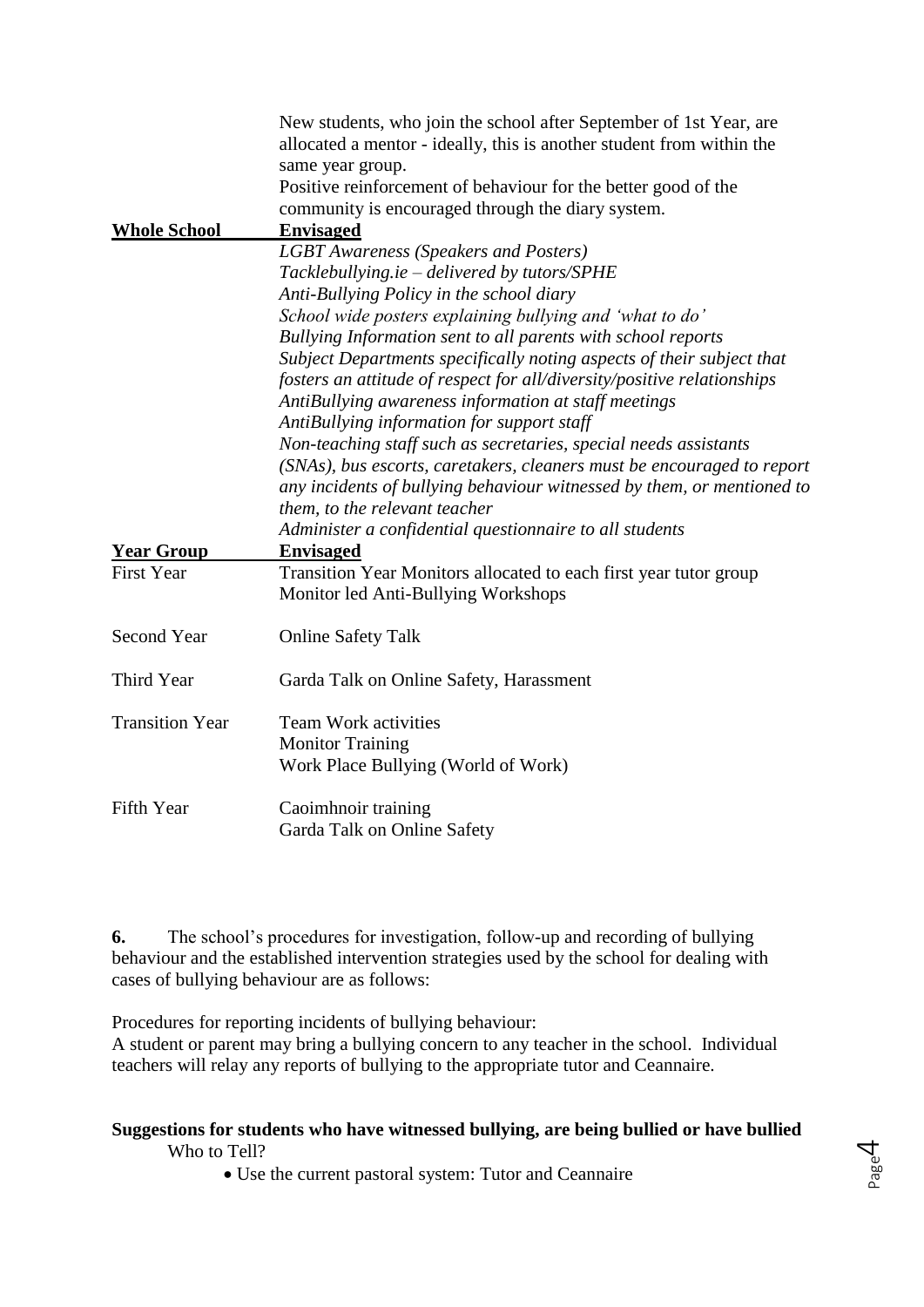Tell any staff member with whom the student feels comfortable.

How to Tell?

- Direct approach to teacher at an appropriate time, e.g. after class.
- Hand note up with homework.
- Make a phone call to the school or to a trusted teacher in the school.
- Get a Monitor or Caomhnoir to tell a teacher for you
- Get a parent or friend to tell on your behalf.

St Peter's College takes a proactive role in ascertaining the extent of bullying in the school by

• Anonymous disclosure forms following Anti-Bullying workshops

## **Suggestions for Parents of students who have witnessed bullying, are being bullied or have bullied**

Who to Tell?

Contact your child's tutor / Ceannaire

- o by emailing the school office
- o by writing a brief note in the school diary requesting a call from the tutor/ Ceannaire
- o by calling the school office requesting a call from the tutor/ Ceannaire

If there is an immediate concern for the safety of a student – contact the Deputy Principal

All incidents of bullying behaviour, including anonymous reports, which are drawn to the attention of the relevant teacher, will be dealt with in the following manner:

- The relevant teacher (Ceannaire) will interview, taking a calm, unemotional problem-solving approach, all of the students (victim(s) of bullying, the bully/bullies) involved in a bullying incident.
- In investigating and dealing with bullying, the relevant teacher will exercise his/her professional judgement to determine whether bullying has occurred and how best the situation might be resolved. The relevant teachers questioning will revolve around – 'what, where, when, who and why'.
- The primary aim for the relevant teacher in investigating and dealing with bullying is to resolve any issues and to restore, as far as is practicable, the relationships of the parties involved (rather than to apportion blame)
- These students (victim(s) of bullying, the bully/bullies) will be spoken to and encouraged to solve the problem.
- These students may be invited to write down any relevant details and a report will be complied.
- All interviews will be conducted outside of the classroom, with sensitivity and with due regard to the rights of all pupils and teachers involved.
- Records will be kept of all incidents and of the procedures that were followed. (See Appendix 3 Incident Report Form)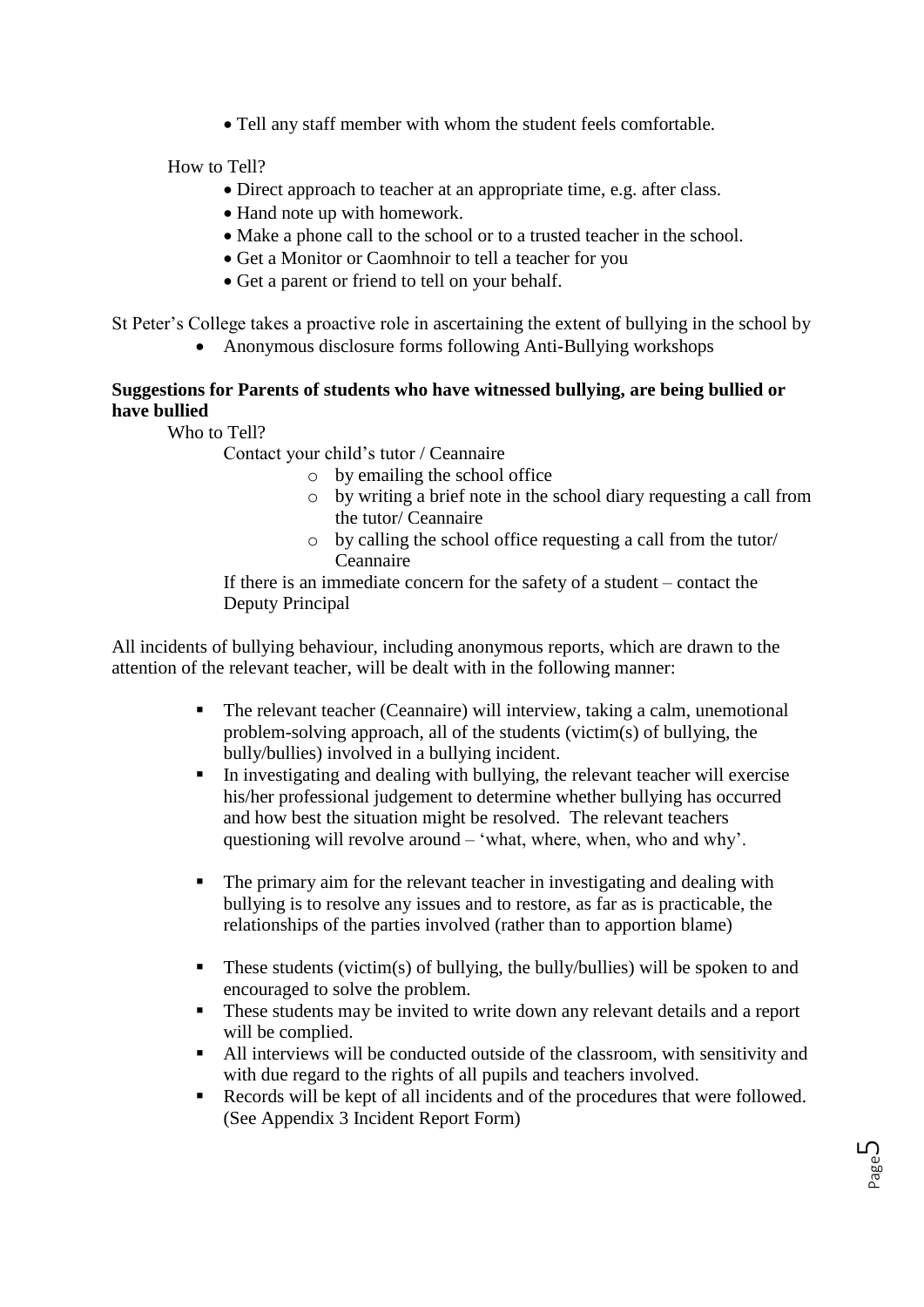If a group is involved (either a group of bullies or a group of victims), each member should be interviewed individually at first. Thereafter, all those involved in bullying should be met as a group. At the group meeting, each member should be asked for his/her account of what happened to ensure that everyone in the group is clear about each other's statements.

Each member of a group should be supported through the possible pressures that may face them from the other members of the group after interview by the teacher. Each student should be offered an opportunity to speak with the school counsellor.

If the relevant teacher determines that bullying has occurred they will contact the parents of all students directly involved (not necessarily all those who were witness to bullying) and ask the parents to familiarise themselves and their child with the Anti-Bullying policy.

All parents and students will be required to co-operate with any investigation and assist the school in resolving any issues and restoring, as far as practicable, the relationships of the parties involved as quickly as possible.

**7.** The school's programme of support for working with pupils affected by bullying is as follows:

PASTORAL CARE TEAM Chain of support:

Tutor / Ceannaire / Deputy Principals / Principal / Board of Management /Guidance Counsellors / School Counsellors and the Chaplain are available as support to the Pastoral Care Team.

Other Supports: Student Monitors / Caomhnoirí / Friends for Life Programme

All students affected by or involved in bullying will be offered the opportunity to meet with the school counsellors or may be referred to the school counsellors. A student may be offered a place on a Friends for Life programme if it is deemed suitable.

Their tutor and Ceannaire will check in with all victims of bullying following an investigation to ensure that issues have been resolved. All parents of those involved in a bullying incident will be reminded that they are welcome to contact the school with any concerns at any time.

All reports of alleged bullying will be noted and filed by the Ceannaire. All established incidents of bullying will be filed by the Ceannaire and reported to the Board of Management.

#### **8.** Supervision and Monitoring of Pupils

The Board of Management confirms that appropriate supervision and monitoring policies and practices are in place to both prevent and deal with bullying behaviour and to facilitate early intervention where possible.

Comprehensive S & S rota covering all 'hotspots'. Staff and students provide information in identifying such 'hotspots'/'hot times'.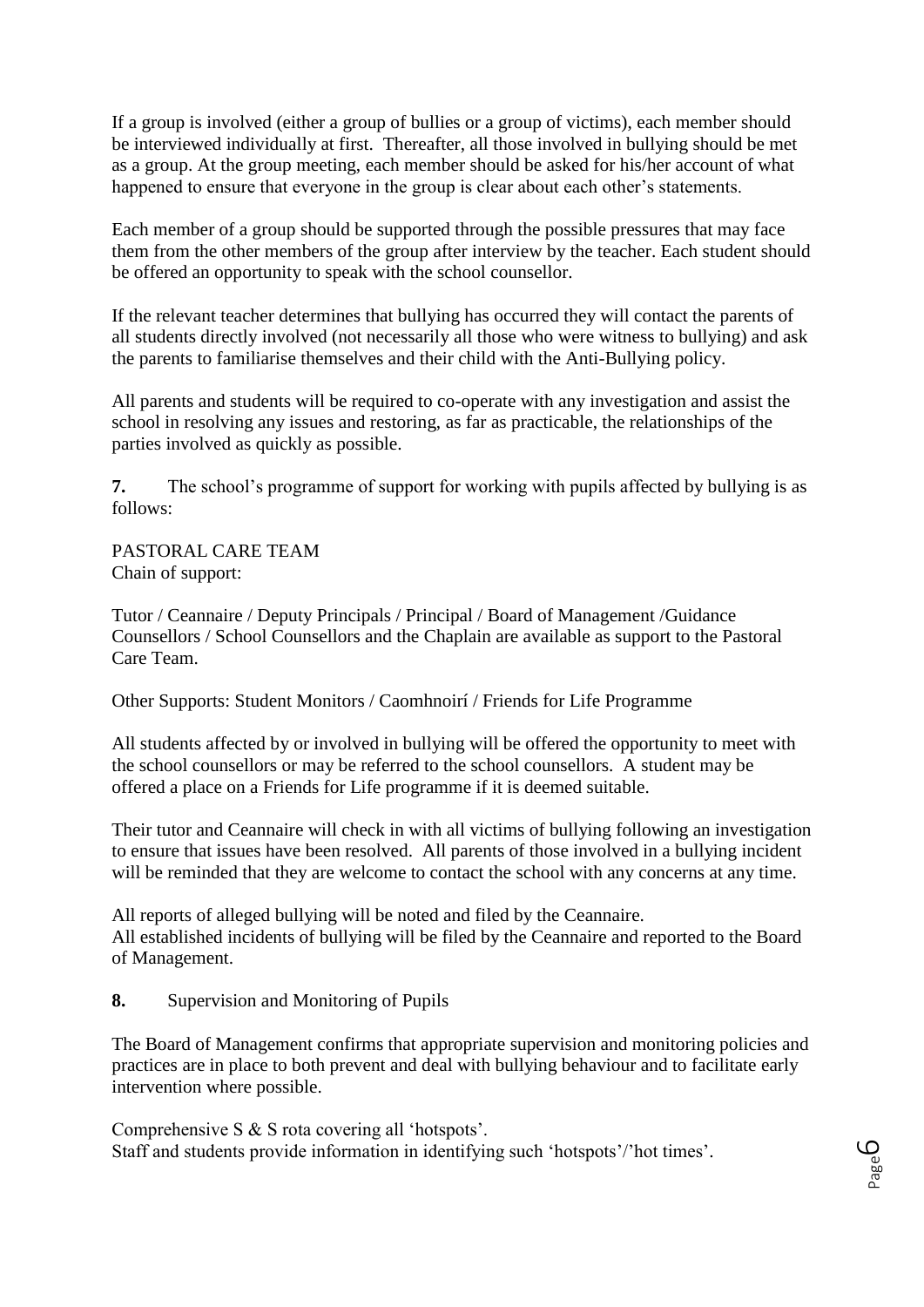All those involved supervision and substitution are aware that it is vital to be at their post in a timely manner, to be seen as a presence by students, moving around and have full concentration on monitoring student behaviour.

All staff in the school, not just those involved in S & S, are aware of their responsibility to monitor student behaviour on the grounds and to intervene (or report to a member of the teaching staff IMMEDIATELY) if they have any concerns about student wellbeing or safety on the grounds.

All students are made aware of their responsibilities to report any incidences or concerns about bullying especially senior students.

There is regular feedback from various student voice groups who are given an opportunity to raise any concerns regarding bullying or making the school community a safer or happier place.

All staff are reminded of the content of the Anti-Bullying Policy annually and all new staff who join during the school year are given a copy of the policy in the staff handbook.

**9**. Prevention of Harassment

The Board of Management confirms that the school will, in accordance with its obligations under equality legislation, take all such steps that are reasonably practicable to prevent the sexual harassment of pupils or staff or the harassment of pupils or staff on any of the nine grounds specified i.e. gender including transgender, civil status, family status, sexual orientation, religion, age, disability, race and membership of the Traveller community.

10. This policy was adopted by the Board of Management on 5<sup>th</sup> March 2018.

**11.** This policy has been made available to school personnel, published on the school website and provided to the Parents' Association. A copy of this policy will be made available to the Department and the patron if requested.

**12.** This policy and its implementation will be reviewed by the Board of Management once in every school year. Written notification that the review has been completed will be made available to school personnel, published on the school website and provided to the Parents' Association. A record of the review and its outcome will be made available, if requested, to the patron and the Department.

| Signed:                              |
|--------------------------------------|
| (Chairperson of Board of Management) |

Signed: \_\_\_\_\_\_\_\_\_\_\_\_\_\_\_\_\_\_\_\_\_\_\_\_\_\_\_\_\_ Signed: \_\_\_\_\_\_\_\_\_\_\_\_\_\_\_\_\_\_\_\_\_\_\_\_\_  $\frac{25.1644}{(Principal)}$ 

Date: \_\_\_\_\_\_\_\_\_\_\_\_\_\_ Date: \_\_\_\_\_\_\_\_\_\_\_\_\_\_\_\_\_\_

Date of next review: \_\_\_\_\_\_\_\_\_\_\_\_\_\_\_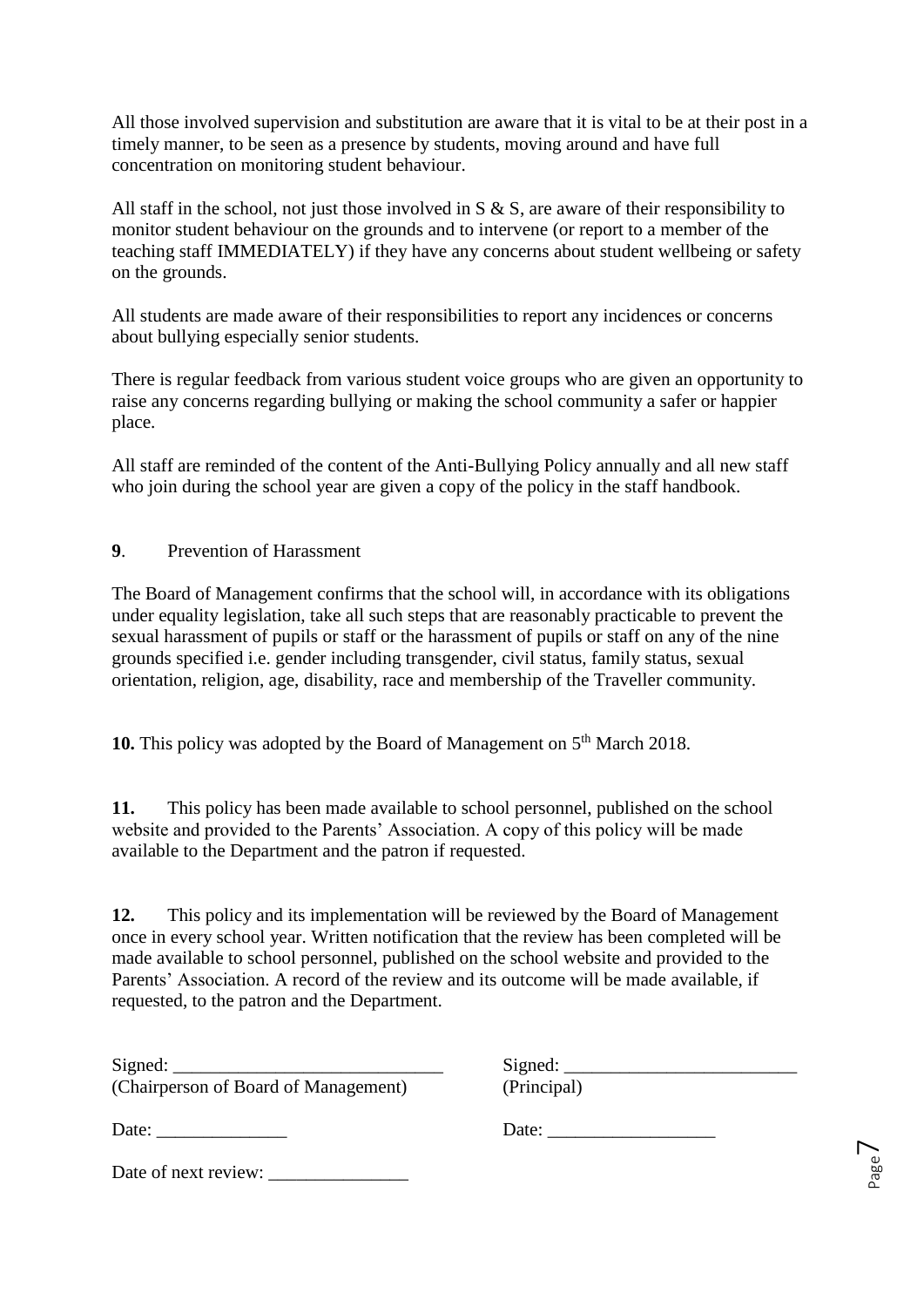# **Appendix 1**

Section 2 of the Anti-Bullying Procedures for Primary and Post-Primary Schools.

## **2. DEFINITION AND TYPES OF BULLYING**

## **2.1 Definition of bullying**

2.1.1 In the context of these procedures, bullying is defined as unwanted negative behaviour, verbal, psychological or physical conducted by an individual or group against another person (or persons) and which is repeated over time.

2.1.2 The following types of bullying behaviour are included in this non-exhaustive definition:

(i) deliberate exclusion, malicious gossip and other forms of relational bullying;

(ii) cyber-bullying; and

(iii) identity-based bullying such as homophobic bullying, racist bullying, bullying based on a person's membership of the Traveller community and bullying of those with disabilities or special educational needs.

2.1.3 In addition, in the context of these procedures placing a once-off offensive or hurtful public message, image or statement on a social network site or other public forum where that message, image or statement can be viewed and/or repeated by other people will be regarded as bullying behaviour.

2.1.4 Isolated or once-off incidents of intentional negative behaviour including a once-off offensive or hurtful text message or other private messaging do not fall within this definition of bullying and should be dealt with, as appropriate, in accordance with the school's code of behaviour. A single incident can have a serious effect on a pupil and may also constitute harassment which is legally prohibited in schools under equality legislation. Harassment is any form of unwanted conduct related to any of the nine discriminatory grounds (gender including transgender, civil status, family status, sexual orientation, religion, age, disability, race and membership of the Traveller community).

Information on the impact, indicators and other characteristics of bullying behaviour is set out in Sections 3 and 4 of these Procedures.

## **2.2 Types of bullying**

The following are some of the types of bullying behaviour that can occur amongst pupils: o **Physical aggression**: This behaviour includes pushing, shoving, punching, kicking, poking and tripping people. It may also take the form of severe physical assault. While pupils often engage in 'mess fights', they can sometimes be used as a disguise for physical harassment or inflicting pain.

o **Intimidation:** Some bullying behaviour takes the form of intimidation: it may be based on the use of very aggressive body language with the voice being used as a weapon. Particularly upsetting can be a facial expression which conveys aggression and/or dislike.

o **Isolation/exclusion and other relational bullying**: This occurs where a certain person is deliberately isolated, excluded or ignored by some or all of the class group. This practice is usually initiated by the person engaged in bullying behaviour and can be difficult to detect. It may be accompanied by writing insulting remarks about the pupil in public places, by passing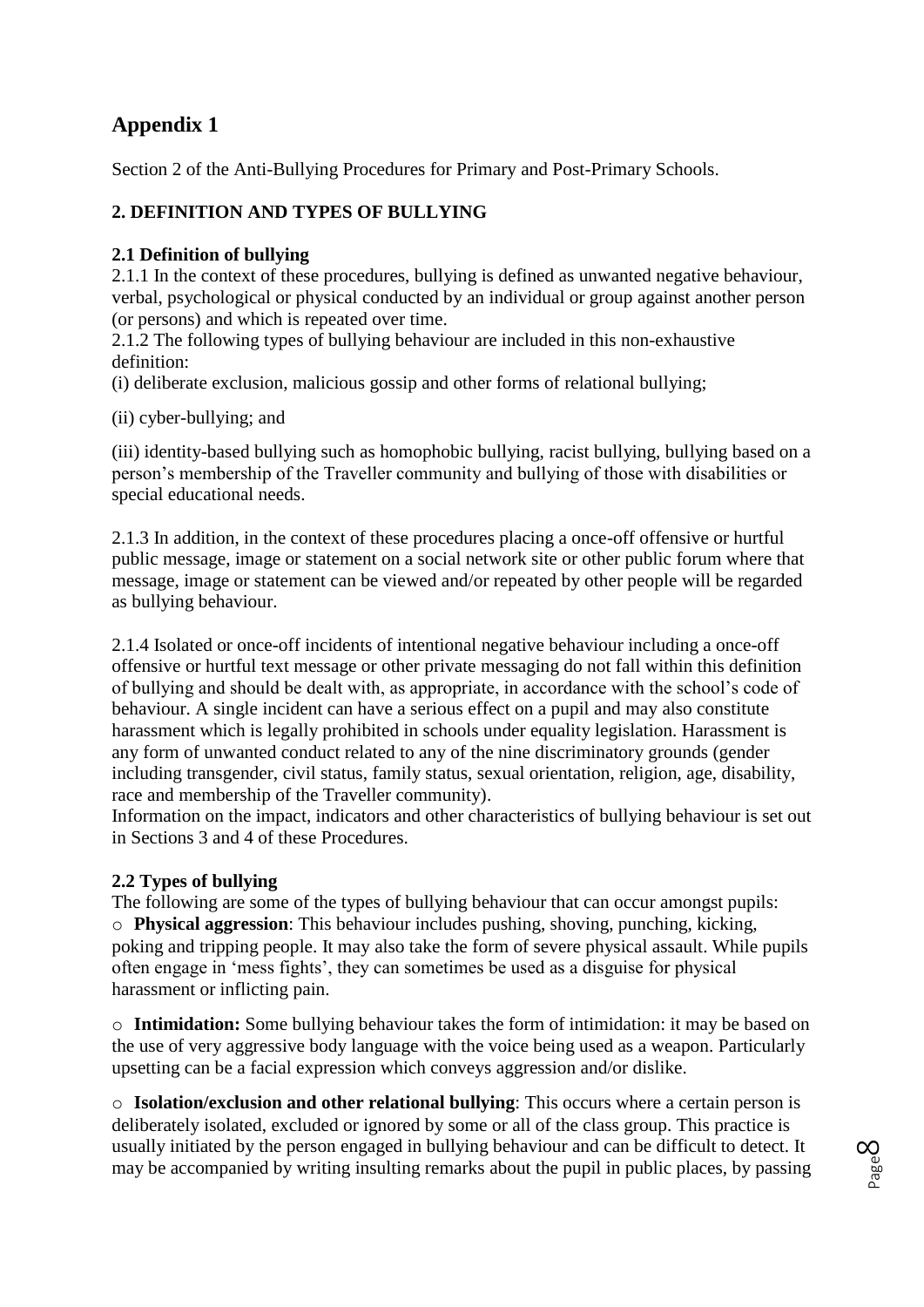around notes about or drawings of the pupil or by whispering insults about them loud enough to be heard. Relational bullying occurs when a person's attempts to socialise and form relationships with peers are repeatedly rejected or undermined. One of the most common forms includes control: "Do this or I won't be your friend anymore"(implied or stated); a group ganging up against one person (girl or boy); non-verbal gesturing; malicious gossip; spreading rumours about a person or giving them the "silent treatment".

o **Cyber-bullying:** This type of bullying is increasingly common and is continuously evolving. It is bullying carried out through the use of information and communication technologies such as text, social network sites, e-mail, instant messaging (IM), apps, gaming sites, chat-rooms and other online technologies. Being the target of inappropriate or hurtful messages is the most common form of online bullying. As cyber-bullying uses technology to perpetrate bullying behaviour and does not require face to face contact, cyber-bullying can occur at any time (day or night). Many forms of bullying can be facilitated through cyberbullying. For example, a target may be sent homophobic text messages or pictures may be posted with negative comments about a person's sexuality, appearance etc.

o **Name calling**: Persistent name-calling directed at the same individual(s) which hurts, insults or humiliates should be regarded as a form of bullying behaviour. Often name-calling of this type refers to physical appearance, e.g., size or clothes worn. Accent or distinctive voice characteristics may attract negative attention. Academic ability can also provoke name calling. This tends to operate at two extremes. There are those who are singled out for attention because they are perceived to be weak academically. At the other extreme there are those who, because they are perceived as high achievers, are also targeted.

o **Damage to property**: Personal property can be the focus of attention for bullying behaviour. This may result in damage to clothing, mobile phone or other devices, school books and other learning material or interference with a pupil's locker or bicycle. The contents of school bags and pencil cases may be scattered on the floor. Items of personal property may be defaced, broken, stolen or hidden.

o **Extortion**: Demands for money may be made, often accompanied by threats (sometimes carried out in the event of the targeted pupil not delivering on the demand). A pupil may also be forced into theft of property for delivery to another who is engaged in bullying behaviour**.**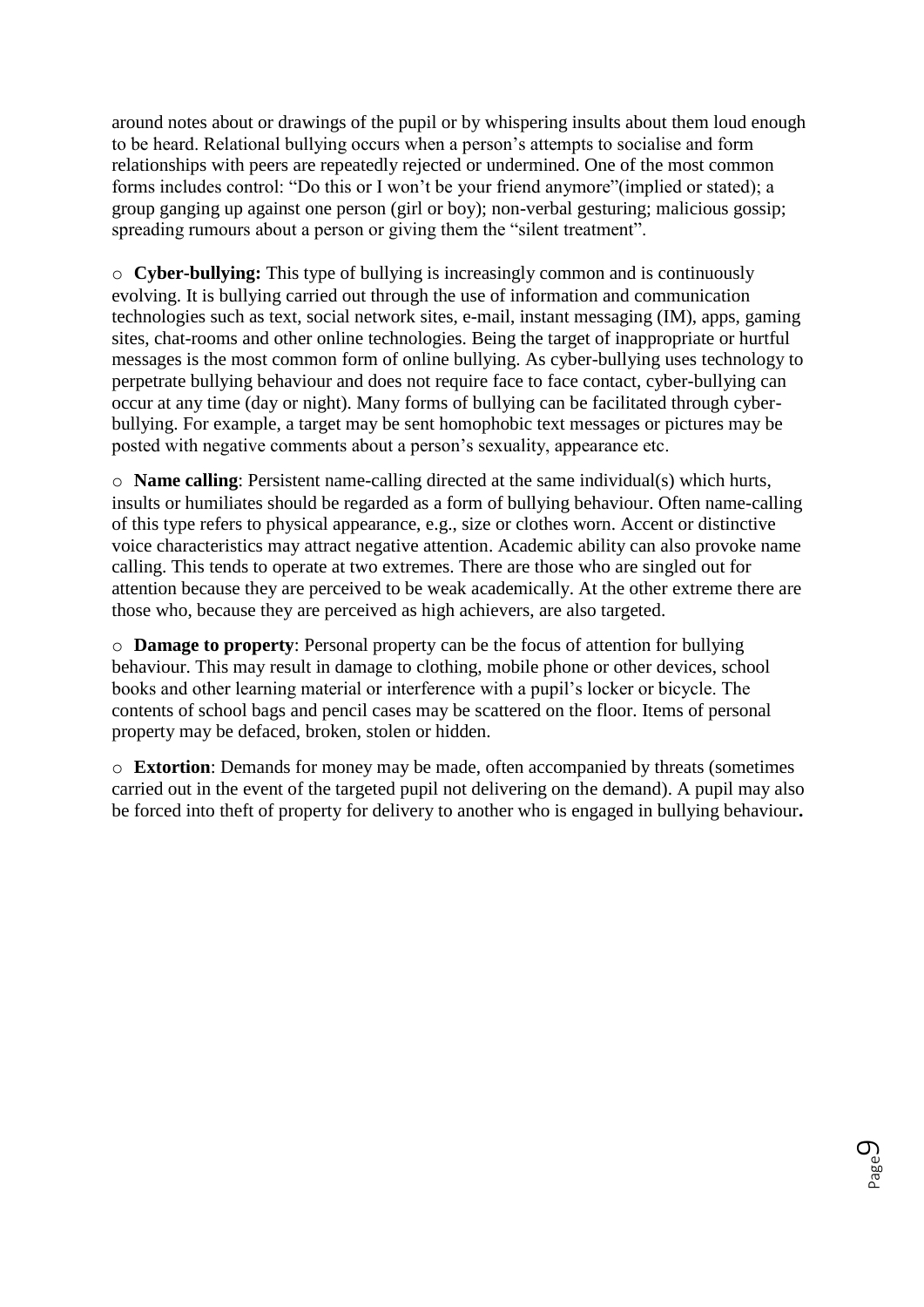# **Appendix 2**

# **St. Peter's College Anti-Bullying Charter**

Every individual has the right to be treated with respect, tolerance, understanding and in a just manner.

You must never verbally, physically or psychologically bully students, teachers or any other persons.

This means that you must never:

- Hit, kick or push other students
- Jeer others or their families
- Name call or 'slag' other students
- Steal or damage property
- Threaten others in any way
- Ignore, isolate or exclude another student
- Make snide or smart comments about students
- Exclude others from conversations when they are present
- Make hostile facial expressions or rude gestures
- Make hurtful or sarcastic comments to other students
- Use phones, computers or other technological methods to threaten or intimidate

(This list is not exhaustive)

If you are being bullied or if you know someone who is being bullied, you must tell someone, a teacher, a monitor or your parents and YOU WILL BE HELPED.

Keep telling until you get help!

# BULLYING IS NOT ACCEPTABLE AND WILL NOT BE TOLERATED

St. Peter's College Anti-Bullying Policy is available on the school website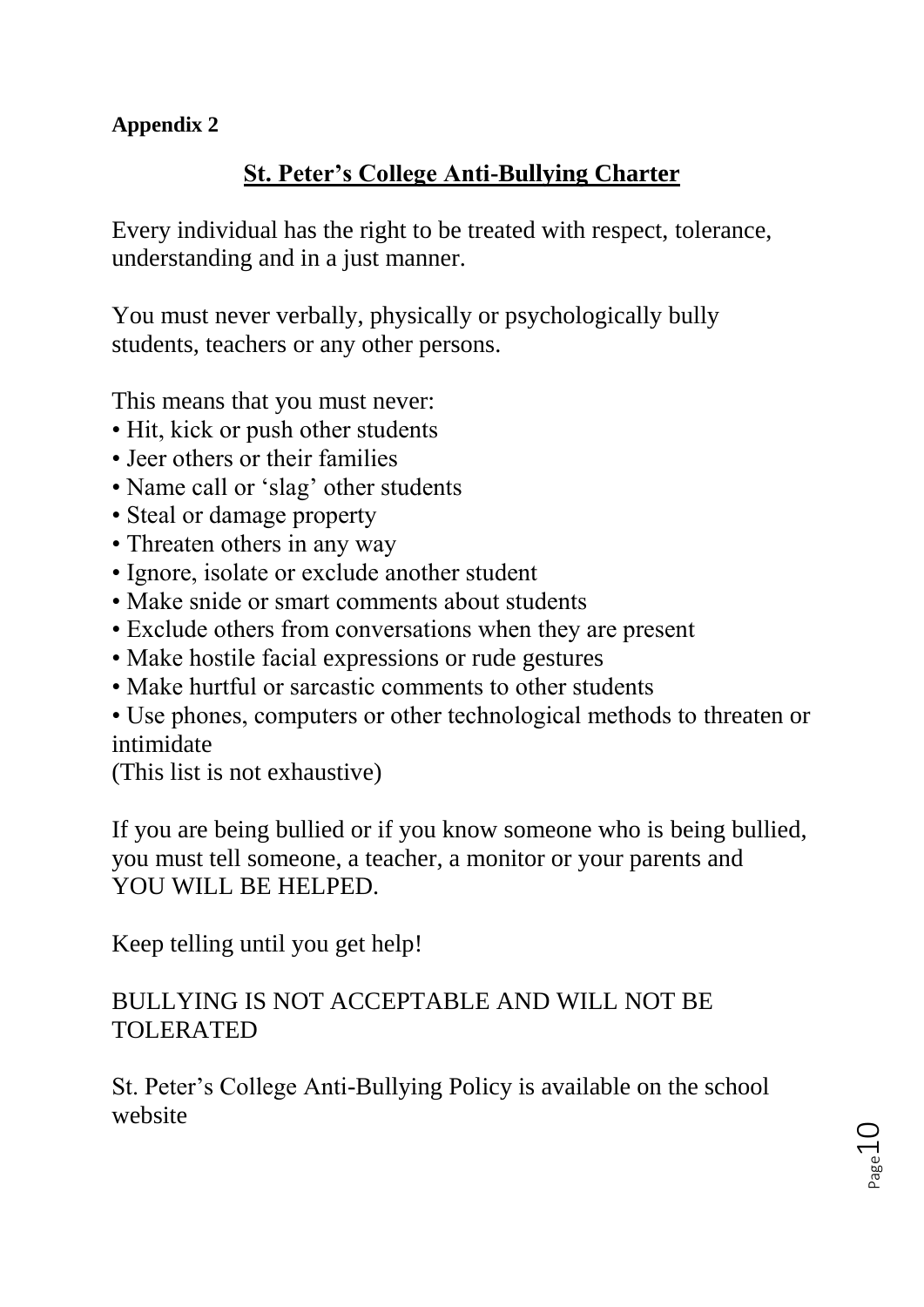# **Appendix 3 Investigation of Alleged Bullying Behaviour**

1. Name of pupil being bullied and class group

*To enlarge box drag down*

Name \_\_\_\_\_\_\_\_\_\_\_\_\_\_\_\_\_\_\_\_\_\_\_\_\_\_\_\_\_\_\_\_\_\_\_\_\_\_\_\_\_Class\_\_\_\_\_\_\_\_\_\_\_\_\_\_\_\_\_\_

2. Name(s) and class(es) of pupil(s) engaged in bullying behaviour

| 3. Source of bullying concern/report | 4. Location of incidents       |  |
|--------------------------------------|--------------------------------|--|
| $(tick$ relevant box $(es))^*$       | $(tick$ relevant box $(es))^*$ |  |
| Pupil concerned                      | Corridor/ On grounds           |  |
| Other Pupil                          | Classroom                      |  |
| Parent                               | Toilets                        |  |
| Teacher                              | <b>School Bus</b>              |  |
| Other                                | Other                          |  |

5. Name of person(s) who reported the bullying concern

6. Type of Bullying Behaviour (tick relevant box(es))  $*$ 

| Physical Aggression     | $\Gamma$ Cyber-bullying |  |
|-------------------------|-------------------------|--|
| Damage to Property      | Intimidation            |  |
| <b>Malicious Gossip</b> | Isolation/Exclusion     |  |
| Name Calling            | Other (specify)         |  |

\_\_\_\_\_\_\_\_\_\_\_\_\_\_\_\_\_\_\_\_\_\_\_\_\_\_\_\_\_\_\_\_\_\_\_\_\_\_\_\_\_\_\_\_\_\_\_\_\_\_\_\_\_\_\_\_\_\_\_\_\_\_\_\_\_\_\_\_\_\_\_\_

7. Where behaviour is regarded as identity-based bullying, indicate the relevant category:

| Homophobic   Disability/SEN   Racist   Membership of<br>related | Traveller<br>community | Other (specify) | N/A |
|-----------------------------------------------------------------|------------------------|-----------------|-----|
|                                                                 |                        |                 |     |

Page11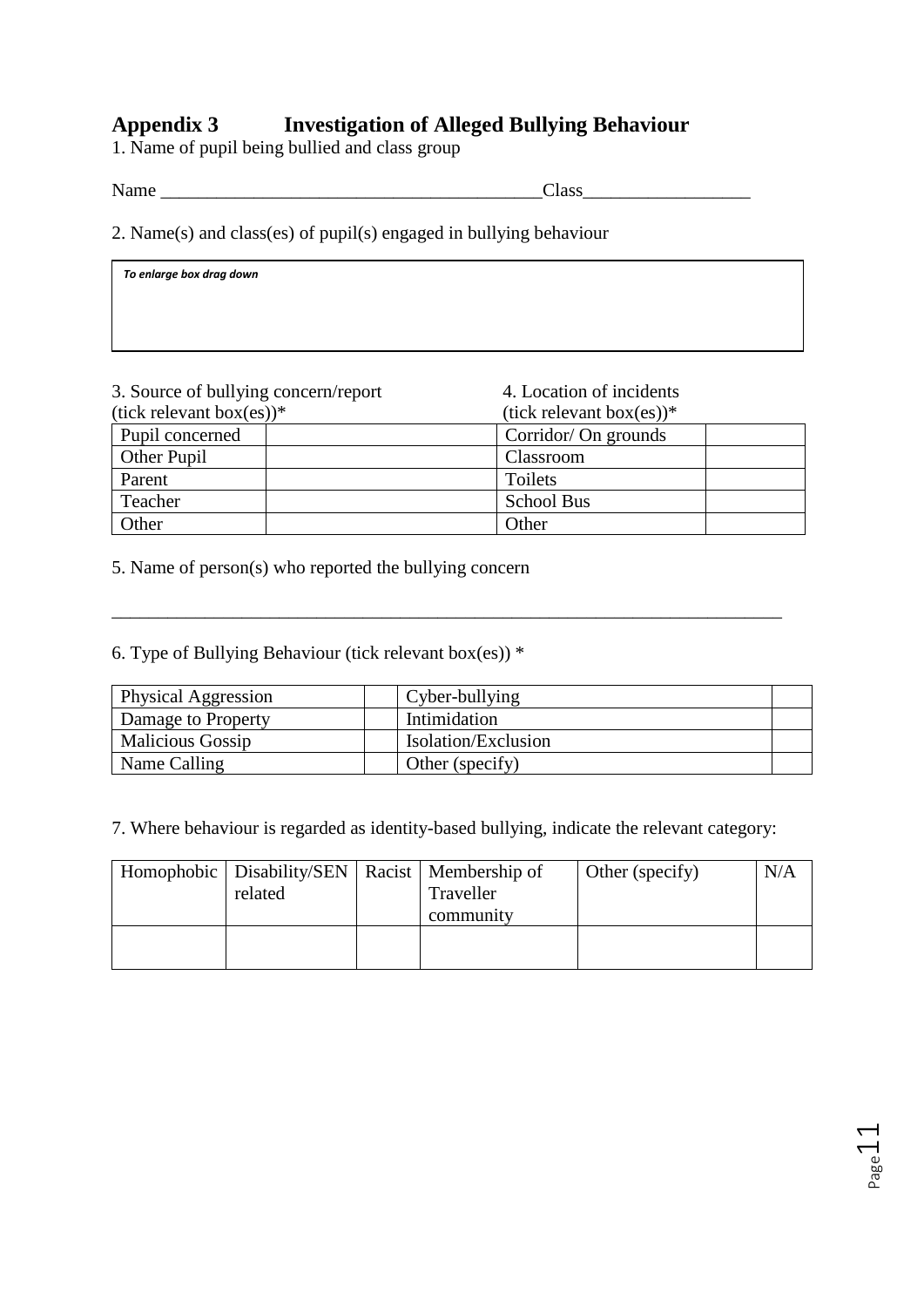## 8. Brief Description of bullying behaviour and its impact

*To enlarge box drag down*

#### 9. Details of actions taken

*To enlarge box drag down*

10. Parents contacted (phone / letter / in person) Date of contact: \_

11. Concerns of Parents

*To enlarge box drag down*

| 12. | Relevant person has not been able to establish bullying has taken place |  |
|-----|-------------------------------------------------------------------------|--|
|     | Relevant person has established that bullying has taken place           |  |